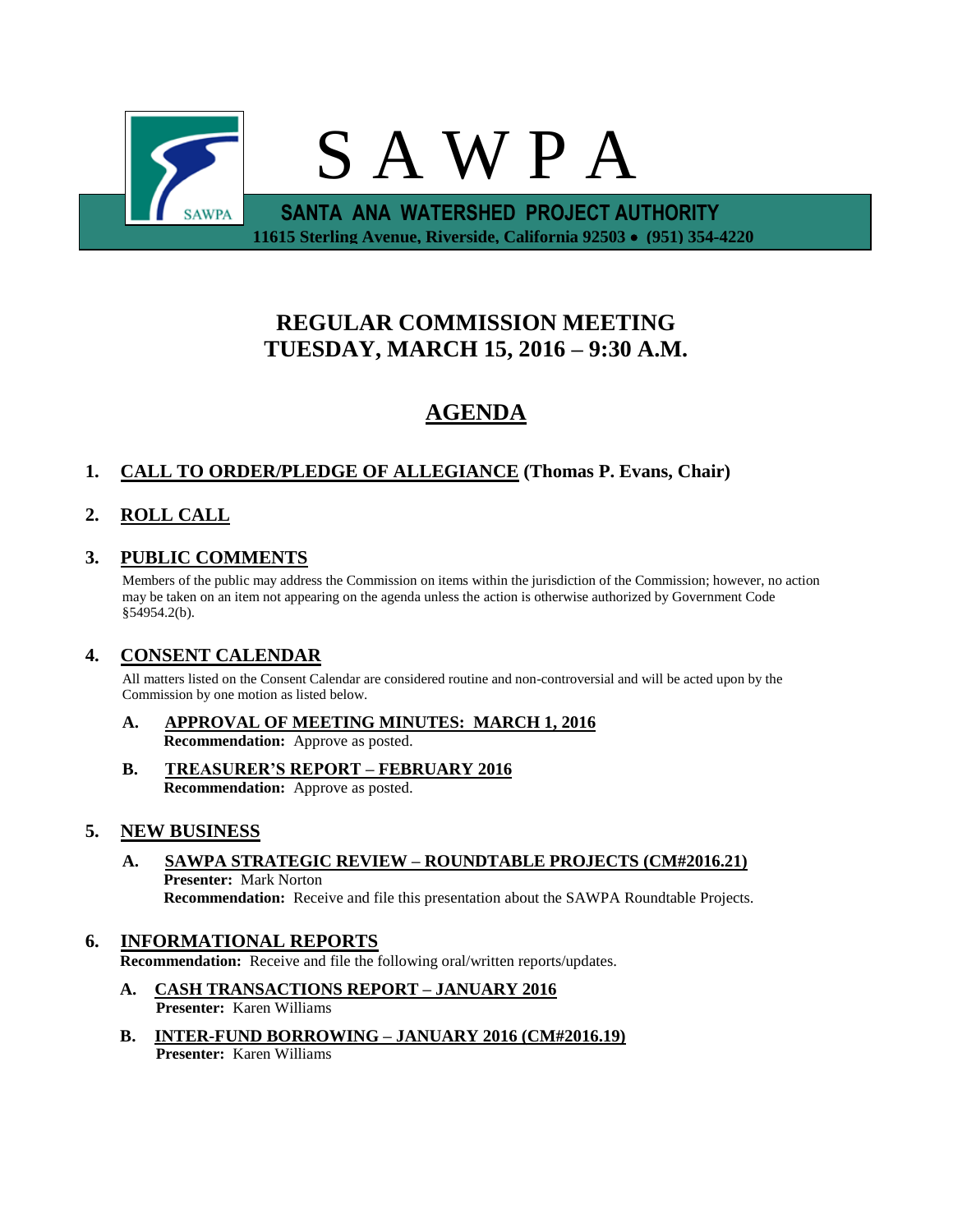SAWPA Commission Regular Meeting Agenda March 15, 2016 Page 2

#### **C. PERFORMANCE INDICATORS/FINANCIAL REPORTING – JANUARY 2016 (CM#2016.20) Presenter:** Karen Williams

#### **D. GENERAL MANAGER'S REPORT**

- **E. STATE LEGISLATIVE REPORT Presenter:** Celeste Cantú
- **F. SAWPA GENERAL MANAGERS MEETING NOTES** March 8, 2016
- **G. CHAIR'S COMMENTS/REPORT**
- **H. COMMISSIONERS' COMMENTS**
- **I. COMMISSIONERS' REQUEST FOR FUTURE AGENDA ITEMS**

#### **7. CLOSED SESSION**

## **A. PUBLIC EMPLOYEE ANNUAL PERFORMANCE EVALUATION – PURSUANT TO GOVERNMENT CODE SECTION 54957**

Title: Executive Counsel

## **B. CONFERENCE WITH LEGAL COUNSEL – ANTICIPATED LITIGATION – SIGNIFICANT EXPOSURE TO LITIGATION PURSUANT TO GOVERNMENT CODE SECTION 54956.9(d)(2)**

Company Name: Spiniello

## **C. CONFERENCE WITH LEGAL COUNSEL – EXPOSURE TO LITIGATION – PURSUANT TO GOVERNMENT CODE SECTION 54956.9(d)(2)**

Number of Potential Cases: One

\_\_\_\_\_\_\_\_\_\_\_\_\_\_\_\_\_\_\_\_\_\_\_\_\_\_\_\_\_\_\_\_\_\_\_\_\_\_\_

#### **8. ADJOURNMENT**

#### **PLEASE NOTE:**

Americans with Disabilities Act: Meeting rooms are wheelchair accessible. If you require any special disability related accommodations to participate in this meeting, please contact (951) 354-4220 or kberry@sawpa.org. 48-hour notification prior to the meeting will enable staff to make reasonable arrangements to ensure accessibility for this meeting. Requests should specify the nature of the disability and the type of accommodation requested.

Materials related to an item on this agenda submitted to the Commission after distribution of the agenda packet are available for public inspection during normal business hours at the SAWPA office, 11615 Sterling Avenue, Riverside, and available a[t www.sawpa.org,](http://www.sawpa.org/) subject to staff's ability to post documents prior to the meeting.

#### **Declaration of Posting**

I, Kelly Berry, Clerk of the Board of the Santa Ana Watershed Project Authority declare that on Wednesday, March 9, 2016, a copy of this agenda has been uploaded to the SAWPA website a[t www.sawpa.org](http://www.sawpa.org/) and posted in SAWPA's office at 11615 Sterling Avenue, Riverside, California.

/s/

Kelly Berry, CMC